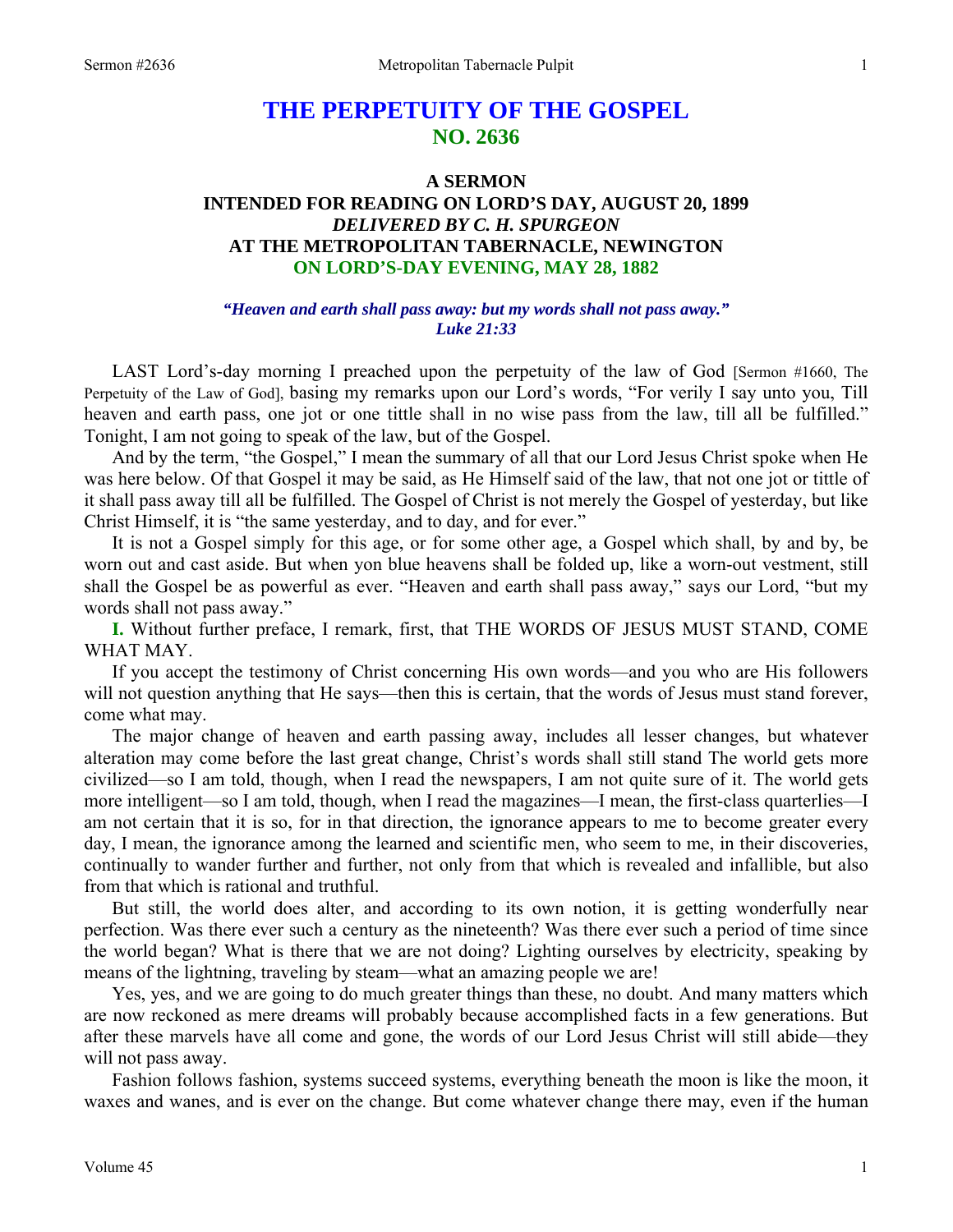race should reach that wonderful development which some prophesy for it, yet still, the words of our Lord Jesus Christ shall not pass away.

 And when the greatest alteration of all shall take place and this present dispensation shall come to an end—and all material things shall be consumed with fire and be destroyed—yet, even then, there shall remain, above the ashes of the world and all that is therein, the imperishable revelation of the Lord Jesus Christ, for as Peter says, "The word of the Lord endureth for ever. And this is the word which by the gospel is preached unto you."

 Why is it that Christ's words will last in this way? I answer, first, *because they are divine*. That which is divine will endure. All God's works will not last forever, but His words will. He will never retract anything that He has said. Even Baalim had light enough to declare, "God is not a man, that he should lie; neither the son of man, that he should repent: hath he said, and shall he not do it? Or hath he spoken, and shall he not make it good?"

 God has never had, as our common saying puts it, to "eat His own words," nor will He. And Christ has never had to retract anything that He has uttered. All His life, He had not even once to make an apology and say, "I spoke too fast, or too warmly, or somewhat inaccurately." But everything that He said has stood and shall stand, because the divinity that is in it makes it everlasting.

 Again, the words of Christ must stand *because they are the revelation of the innermost heart of God*. This great world, and the sun, and moon, and stars, reveal God—but not as fully and as clearly as the Son of God reveals Him. The incarnate Word is the most grand manifestation of Deity and the words of that eternal Word are the revelation of the purpose of God which He formed in His infinite mind before He made the world. That which, in the secret counsels of eternity was planned—that which—

#### *"Ere sin was born, or Satan fell,"*

was devised in the heart of the Most High—is revealed to us, as far as it may be revealed, in the words of the Lord Jesus Christ.

 God's essential purposes cannot be altered—they must all be fulfilled. His eternal plan was formed in the foresight of all generations that shall exist, so it must stand unchanged, and inasmuch as those purposes and that plan are closely connected with the words of Christ, and indeed are made known to us by His words, therefore the words of Christ must stand forever.

 Further, the words of Christ must abide, even when heaven and earth have passed away, *because they are pure truth*. Everything that is absolutely and purely true must be abiding and enduring. See how long solid silver lasts. You may buy plated goods for use in your house, but after a time, you begin to see the baser metal underneath, in the process of wearing. But if you have real silver, hall-marked, it will last your lifetime.

 David truly said, "The words of the LORD are pure words: as silver tried in a furnace of earth, purified seven times." Their surface does not wear off and reveal the dross beneath, for there is none. All is pure throughout. Impurity breeds decay—error is corruption—every evil thing carries within it the seeds of its own death.

 But God's truth has no corruption in it. It is the living and incorruptible seed which, therefore, lives and abides forever. That which is perfectly pure will not ferment, because it contains within itself no germs of decay, nor shall it pass away, but it shall live forever. Our Lord Jesus Christ spoke nothing but pure, unalloyed truth—the very truth of God and therefore it shall stand fast forever.

 And that Christ's words shall live eternally, we do believe, again, *because no power can prevent it*. What power is there that can prevent Christ's words from being triumphant? Do you hear the roar from the pit of hell as that question is asked? The devil and his legions of fallen spirits say that they will prevent the triumph of the words of Christ, and whereas He has declared that His kingdom shall come, they conspire to prevent its coming.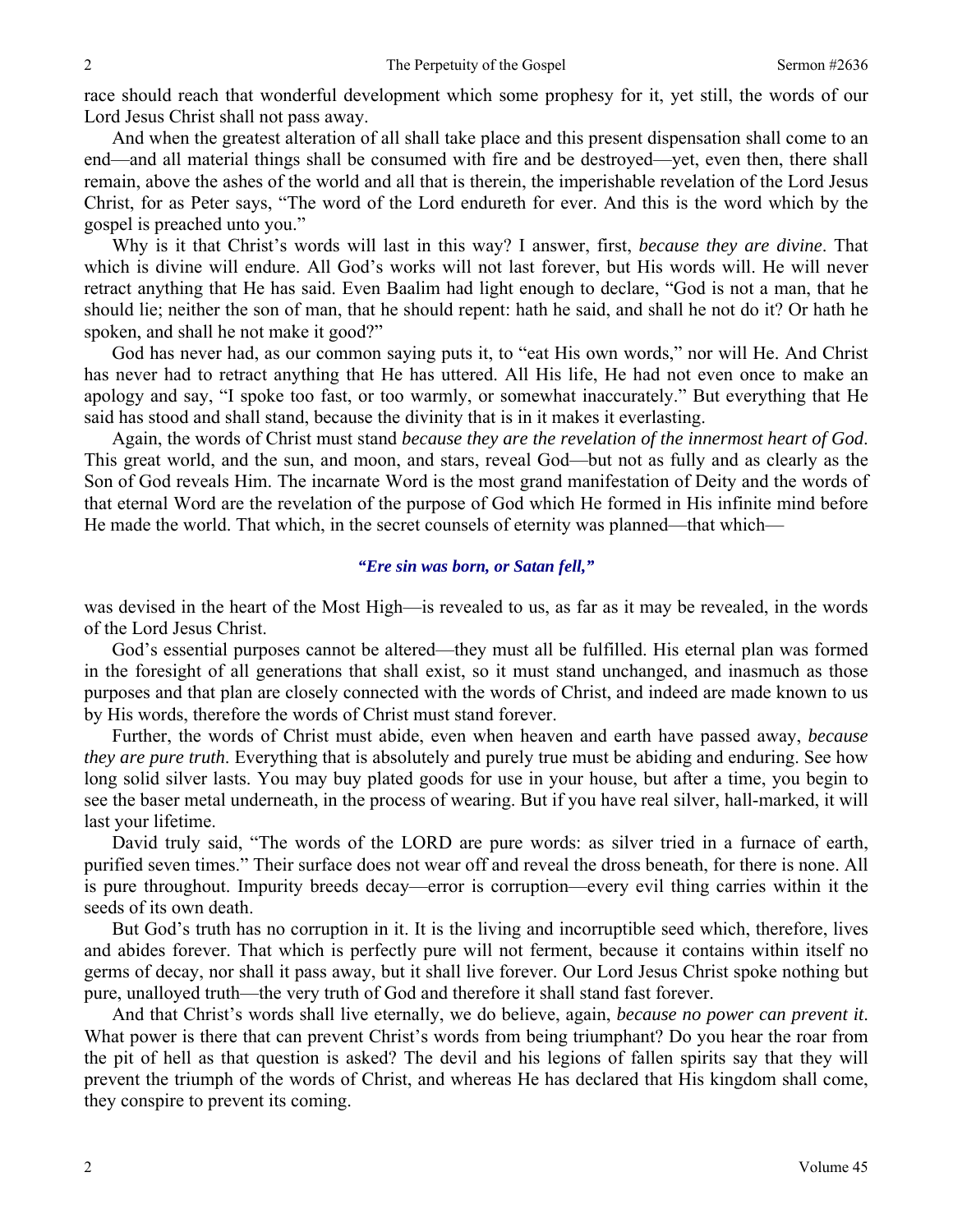But Christ has already broken the head of the dragon, He has trampled the old serpent beneath His feet and His omnipotency is greater than Satan's potency. The devil may be mighty, but Christ is almighty, and hell shall suffer dire defeat at the hand of the crucified Savior.

 As for the wicked men upon this earth, they often league themselves together and take counsel "against the LORD, and against his Anointed, saying, Let us break their bands asunder, and cast away their cords from us." You know how futile are all their efforts, for the psalmist says, "He that sitteth in the heavens shall laugh: the LORD shall have them in derision. Then shall he speak unto them in his wrath, and vex them in his sore displeasure. Yet have I set my King upon my holy hill of Zion."

 Yes, there is no power that can effectually resist the words of Christ. "Where the word of a king is, there is power," but where the word of God is, there is infinite power. What He says must be done. Before He said, "Let there be light," there was not a spark amid all earth's gloom that could help to make the day. There was nothing lying here that could have created the light and yet the darkness fled before that fiat of God.

 And so, today, if there be nothing on earth to help the fulfillment of Christ's word, He has said to this poor dark world, "Let there be light," and that light, which He has kindled, is growing brighter and brighter—and shall increase unto the perfect day. O devils in hell, can you blot out that light? Impossible! Christ's word must stand.

 And yet once more, Christ's word must stand *because His honor is involved in its permanence*. If He had to alter anything He said, it would be manifest that He had made mistakes which He must rectify. I often get books in which there is a slip of paper containing *errata* fastened at the beginning. They are said to be printers' blunders, but I should not wonder if they are also the mistakes of the writer. But there they are and I have to take a pencil and make these corrections in the volume.

 There are no *errata* in the words of Christ, nor can there be any corrections in anything that He has said. David's declaration applies to all the words of Jesus. "The law of the LORD is perfect." Christ's words are all they should be, no less and no more, and cursed shall that man be who shall add to or take from them. There cannot be any alteration in them, for that would be to dishonor Christ's wisdom.

 Alteration, indeed! That would make it appear that Christ trifled while He was here, or that He said what He must needs unsay, and that He was, after all, but an experimenter as to truth, getting as near it as He could and afterwards correcting His mistakes, like a physician who does not understand a disease, and who gives a medicine which drives his patient too far one way, and then gives him another drug which brings him back again, but never completely cures him.

 Christ never has to act in that fashion. He knew what He meant and He said what He meant—and that which He said, and that which He meant shall stand even when, like withered figs that drop from the tree, the stars shall fall from their places, the sun shall be turned into blood, and the moon shall become black as a sackcloth of hair. It must be so and therefore all you who believe in Jesus, believe firmly in this double declaration that He has made, "Heaven and earth shall pass away: but my words shall not pass away."

**II.** Now, secondly, THIS DECLARATION APPLIES TO ALL CHRIST'S WORDS—not merely to some of them, but to all, for it is left with an intentional indefiniteness which makes it refer to all that He said—"My words shall not pass away."

 This declaration applies, then, to *the doctrinal teaching of Christ*. Whatever doctrine Christ taught, either Himself personally, or by His apostles guided by the Spirit of God, is definite, distinct, immovable truth. There are many ministers, nowadays, who think that they must shift their doctrinal landmarks and there are others who have no landmarks at all. They believe something, or everything, or nothing—it is difficult to tell which—and their common cry is, "We must be charitable."

 I have known many people who were willing to be charitable with other people's money, and I have known others who are charitable with doctrines that are not theirs to give away, for they are Christ's doctrines—but these supposed custodians of them care so little for them that they offer to give them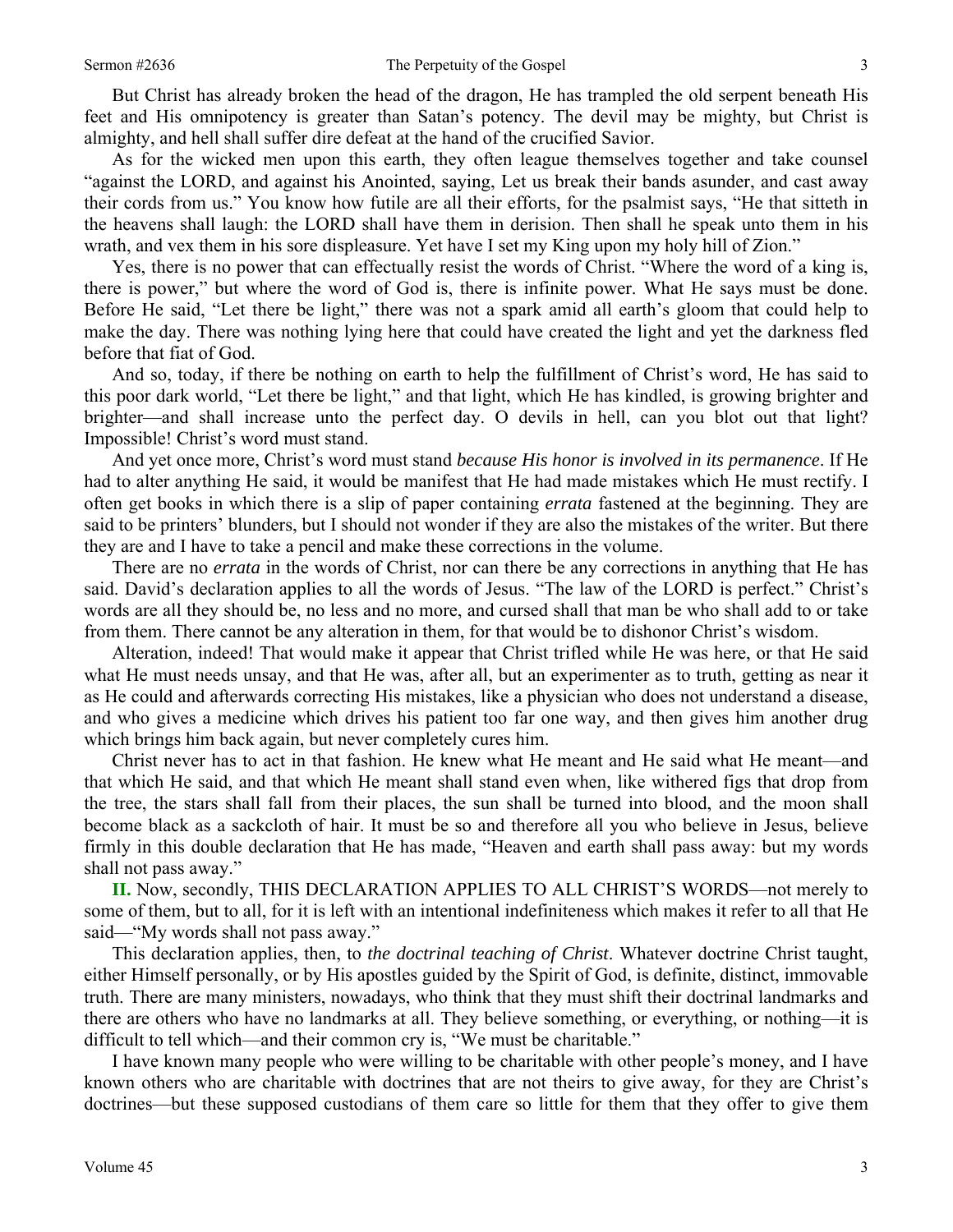away in any quantity. But a faithful steward of Christ's Gospel will not do so. He who loves Christ and wishes to honor Him, keeps Christ's words, and treasures them up.

 I have heard of this body of divinity and that, but the body of divinity that I believe in is the body of Jesus Christ. And the true divinity, the real theology, is that wondrous Logos, the incarnate Word of God, our Lord and Savior Jesus Christ. If we will take Jesus, and Him only, to be our Leader, there are a great many ways that we shall never go—and there are a great many things which are done by different sects of professing Christians, which we shall not do, as we cannot see that Christ ever did anything of the sort. And if He did not, neither will we.

 That is a good rule for all Christians which I saw in one of our Orphanage schoolrooms—"What would Jesus do?" There cannot be a better guide than that for believers, for our text is true with regard to doctrine, "Heaven and earth shall pass away: but my words shall not pass away." I am often said to be a very old-fashioned, narrow-minded sort of person and I have not the slightest objection to the accusation. I certainly am not new-fashioned and do not intend to be, for "the old is better," and in theology, there is nothing new that is true and nothing true that is new. The truth is as old as the everlasting hills and to that I desire to keep even to the end, and I trust that you also will be of the same mind.

 Next, we have the words of Jesus, not only about doctrine, but *He has given us plain practical commands*. The Master taught a wonderful system of ethics and to that system we are to cling with the same tenacity that should characterize our hold on the doctrines that Christ taught. Brethren, let us never get away from such a divine teaching as this—"I say unto you, Love your enemies, bless them that curse you, do good to them that hate you, and pray for them which despitefully use you, and persecute you."

 Let us not only love one another, but let us seek to do good unto all men as we have opportunity, especially to such as are of the household of faith. Be it our daily delight to cast out all malice and unkindness from our hearts, that the law of Love may be fulfilled in us, "who walk not after the flesh, but after the Spirit."

 You may depend upon it that there will never be any improvement upon the teaching of Christ. There have been some persons who have tried to improve upon it, but they have made a signal failure of all their attempts. His ethical teaching—His teaching of morals—has impressed even some of those who have not accepted His doctrines, or even believed in His divinity. They have been astonished at the purity, the holiness, the love which Jesus Christ inculcated in the laws which He laid down for the guidance of His disciples.

 But I must press on and remind you that the *promises of Christ shall stand forever*. Heaven and earth shall pass away, but His promises shall not pass away. Is not that a blessed truth? For He said, "Come unto me, all ye that labor and are heavy laden, and I will give you rest." Come along with you, then, poor laboring and heavy laden souls, for He will give you rest. Heaven and earth shall pass away, but He will give you rest if you come unto Him.

 And He has said, "He that believeth and is baptized shall be saved." Come along with you, then. Obey both His commands—first, believe, and then be baptized, for though heaven and earth shall pass away—you shall be saved. There are many things which may be but fictions, like the phantom visions of a night, they may dissolve, but you shall be saved, that is a sure thing, that is certain, beyond all question.

 The Lord Jesus has promised such great things to His people that I should keep you here all night if I were to try to repeat those gracious words of promise which streamed out of His lips. Here is one of the sweetest of them—"All that the Father giveth me shall come to me; and him that cometh to me I will in no wise cast out."

 If you come to Him, then He will not in any wise cast you out. He must, He will receive you. Heaven and earth may pass away, and they shall pass away in due time, but never shall a soul that comes to Jesus be rejected by Him. Oh, that many of you would avail yourselves of that promise this very hour!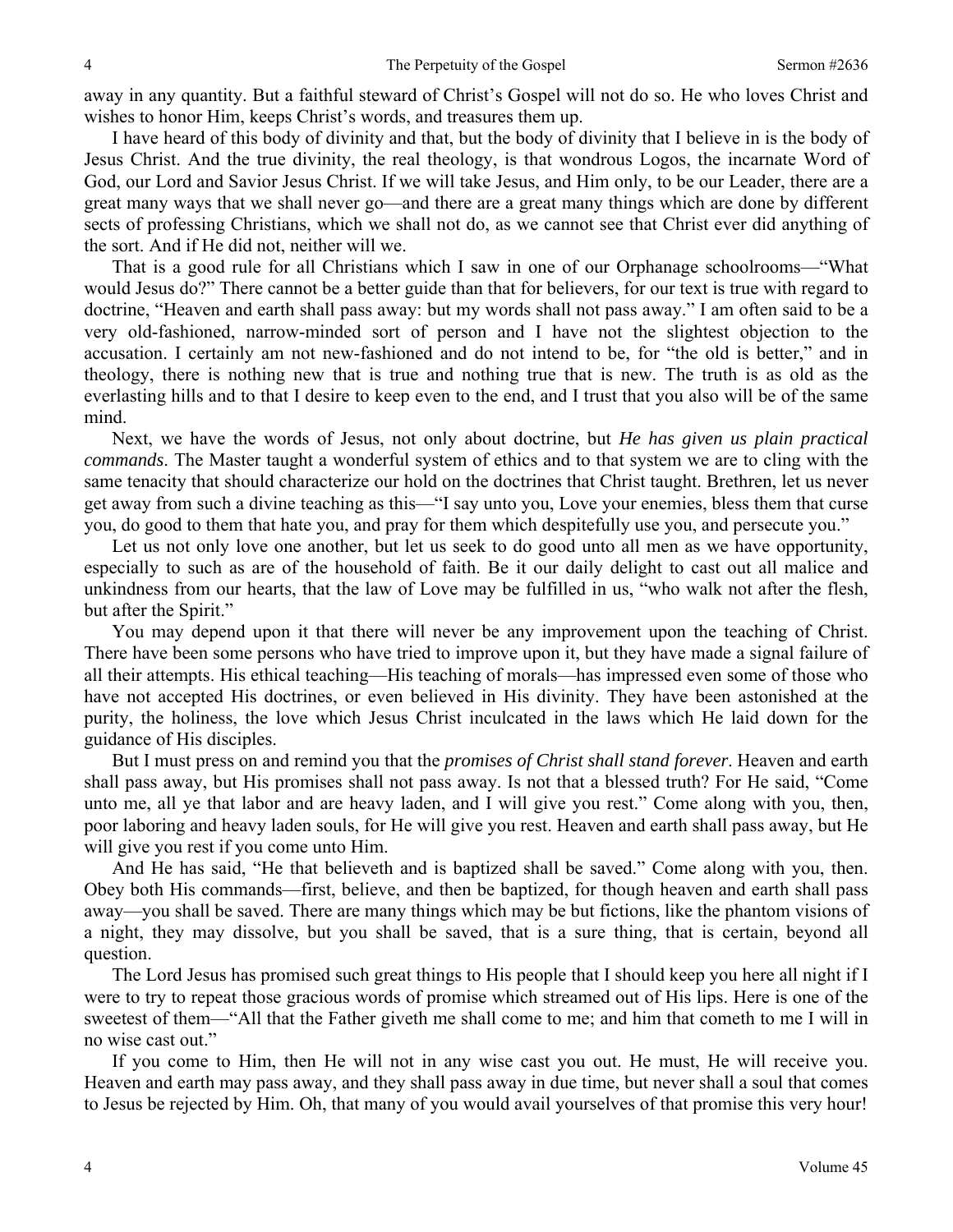Dear aged friend, you are getting very feeble and you have passed through a great many changes, but that promise has not been altered all the while. Do you recollect when your mother told you about Christ when you were a curly-headed boy? "Ah!" you say, "it is too late now." No, my dear friend, no. Heaven and earth have not passed away yet, and that promise has not passed away—you may still come to Christ, so come and welcome, for still it is written, "Him that cometh to me I will in no wise cast out."

 "He is able also to save them to the uttermost that come unto God by him, seeing he ever liveth to make intercession for them." Trust His promise even now. Bow your head in the pew and silently seek the ever-blessed One and He will be found of you, for His word is as sure to you as it was to me—as sure to you as it has been to tens of thousands who, in different times, have tried it and found that promise true.

 But remember, also, that as every word of promise from Christ shall stand, so shall *every word of prophecy*. There is a whole Book of Revelation which I do not understand, but which I fully believe. I am very glad to find something in the Bible which I cannot comprehend, but which I may believe, for I do not call that faith which limits its belief to what it can understand.

 If you have any little children, you delight to see the way in which they trust you when they cannot make out what you are doing, though they are sure that you are doing right. I want you, dear friends, to have just that kind of faith in the Book of Revelation—it is all true, although you cannot interpret all its mysteries. And it will all come true—every word of it—in God's good time. The Lord shall come, the Lord shall reign, the Lord shall judge, the Lord shall justify and glorify His people—and the Lord shall bid the ungodly depart from Him under the curse. I pray that we may all be helped to believe every word of it.

 When I read the Bible, I like to read it in the spirit of the little boy whose mother told him something, but his schoolmates laughed at him for believing it. They asked him how he knew that it was true and he said that his mother told him so, and his mother never told a lie. They tried to prove that it could not be so, but he said, "Look you here, my mother said so, and it is so if it isn't so."

 And if I find anything in the Word of God—and somebody with wonderful wisdom tells me that it cannot be so, he is quite sure of it—I laugh his "cannots" into oblivion and reply—"It is so if it isn't so. Your supposed proof is nothing to me. If God has said it, and all the tongues that ever wagged should deny it, I would still say, 'Let God be true and every man a liar.'" Hold then, dear friends, to the words of Christ even though you do not always understand them.

 I must also remind you that *every word of threatening, that Jesus Christ has spoken, is true*. Oh, that we could have seen His face and heard the very tones of His voice! There must have been an inexpressible sweetness and an ineffable tenderness about the speech of Jesus Christ. All those who heard Him speak knew that He loved them. And the publicans and sinners, the poor pariahs, the offcasts, those who were scorned by everybody else, drew near to hear Him, because they felt that there was sympathy towards them in that great heart of His.

 Yet, did you ever notice—you must have noticed it—that never man spake such terrible words of threatening to the ungodly as this Man spoke? It was Jesus who spoke of the worm that never dies and of the fire that never shall be quenched. It was Jesus who spoke of destroying both body and soul in hell. It was He who said many of the most terrible things about future punishment that were ever uttered, such as that parable of the rich man who "died, and was buried; and in hell he lift up his eyes, being in torments, and saw Abraham afar off, and Lazarus in his bosom. And he cried and said, Father Abraham, have mercy on me, and send Lazarus, that he may dip the tip of his finger in water, and cool my tongue; for I am tormented in this flame."

 When you hear men trying to soften down the threatenings of the Scriptures, do not believe that love to souls suggests such a course of action—it often is the proof of true love that it can speak harsh things. If a man comes and tells you very pleasant things about yourself, beware of him—he is not your friend. But the man who can warn you, who can point out your fault and your folly—who can run the risk of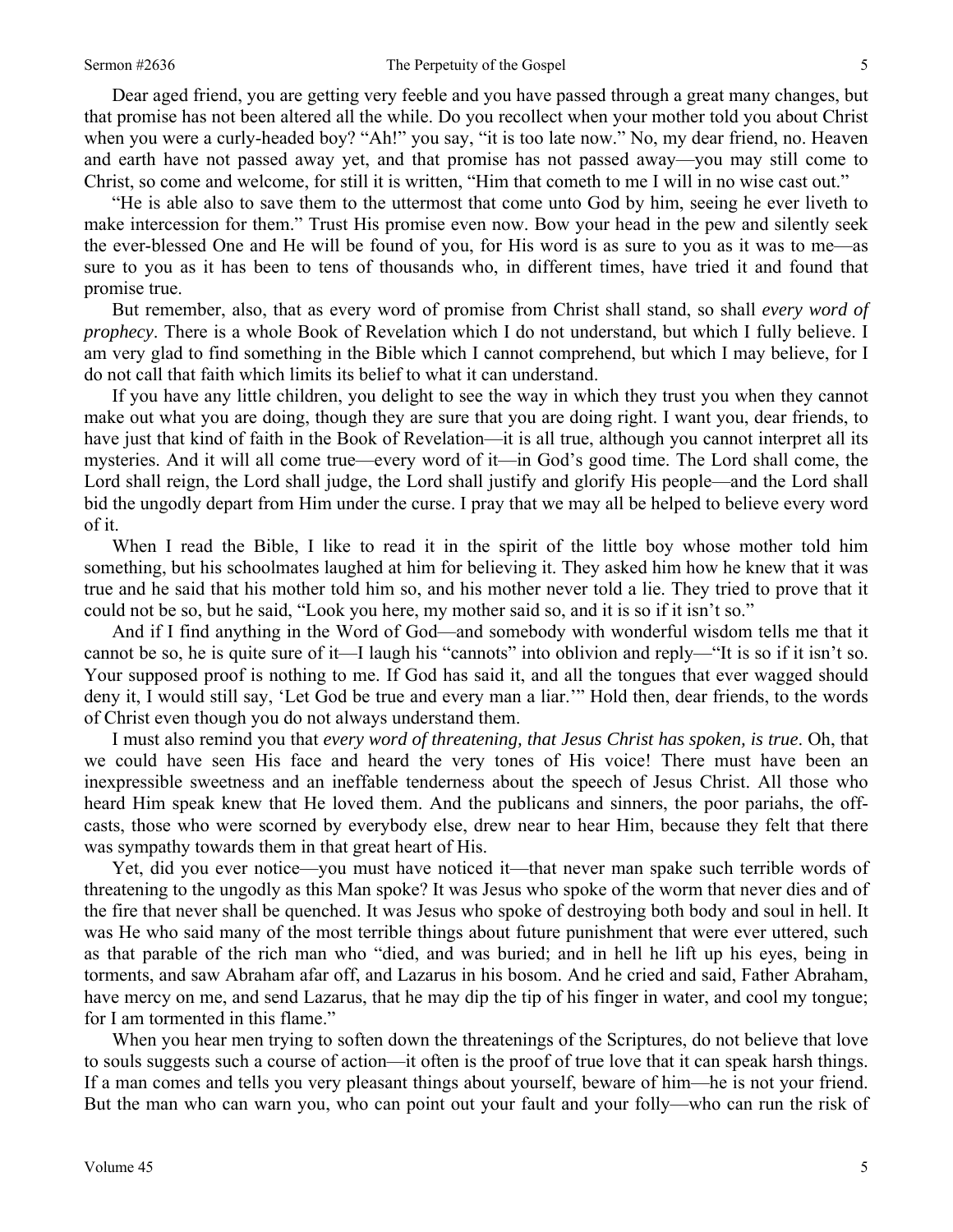losing your esteem by indicating your danger—that is the one who has a sincere affection for you, and a wise man will choose such a friend as that.

 Whatever anyone may think or say, there is not a terrible word that ever fell from the Savior's lips which will not stand. Though you do not like it, you cannot alter it—it will not be affected by your likes or dislikes. "He that believeth not shall be damned." You call that a hard saying? It is true, however, or Christ would not have said it.

 It must have cost Him much inward anguish to utter such a sentence as that. It must have been a sort of mental crucifixion to Him to speak as He did about the terrors of the world to come. And be you sure that they are not less awful than He described, not less horrible than He depicted them. So, whatever any may say by way of toning down His threatenings, reject their falsehoods, for heaven and earth shall pass away, but the words of Christ shall not pass away.

**III.** Thirdly, and lastly, I want to show you that THIS TRUTH HAS A BEARING UPON US ALL.

 First, I am sure that *it has a relation to the preacher*. My text intimately concerns me and all who are called to be ministers of the Gospel. Dear brethren, we have to preach the same Gospel that our Lord Jesus Christ preached and no other. I am thankful that I do not know any other Gospel.

 Long ago I came to Paul's resolve and "I determined not to know anything among you, save Jesus Christ, and Him crucified." I stick to that, and that is what all of us must do if we would please our Master. There is no progression in the truth itself. We progress in our knowledge of what Christ said, and in our understanding of it, but the truths that He uttered remain just the same as they were in His days.

 You know that when your little children go down to the seaside, they build tiny castles and houses, and make gardens in the sand—but they are all washed away when the tide rolls over them. I should not like to preach a theology of the kind that is being constantly washed away, leaving me to start afresh with some more sand.

 The Eddystone lighthouse has stood gloriously, and the reason why another has to be built is because the rock has given way under it—the lighthouse itself is all right. We thank God that when we build upon what Christ says, we build on a rock that will not give way under us. And if we are as steadfast as the old lighthouse, and not a stone of us will stir, we shall be perfectly justified by the equal steadfastness of that truth upon which we build.

 There is no stirring that rock which is formed of what Christ said. The earth may not only quake, but melt. And the unpillared vault of heaven that has stood so firm these many ages—even it shall come down with a crash. But no word of Jesus Christ shall ever be dissolved or pass away. We must stick to the old Gospel, then. It sufficed for our fathers and our grandfathers, and it will suffice for our grandchildren, if the world stands so long as to see them also grow up to preach it.

 This text also *has a bearing upon church members*, especially upon you very timid souls who, now and then, get afraid that everything good is coming to an end. I meet with some dear old souls, of both sexes, who are very nervous about what is coming to pass. They are afraid that dreadful times are coming.

 Yes, no doubt they are, but there is a sinful timidity which does dishonor to the power and truth of God. There have always been, in all ages, some Latimers and Luthers who had no fear for God's truth. People complained that they were very dogmatic but they did not care what was said about them—they were probably just as happy whatever the world said.

 Luther had one very special friend among the German princes and someone asked the Reformer, "Suppose that he should withdraw his protection from you, where would you hide?" "Beneath the broad shield of heaven," he answered. And Luther spoke wisely. He would not feel that he was dependent upon any man, but upon God alone.

 I wish, my poor trembling friend, that you had something of his holy courage. Do not get into that doubting state of mind again. Heaven and earth shall pass away, so wait till you see them all going. And when they do go, just sit still and sing,—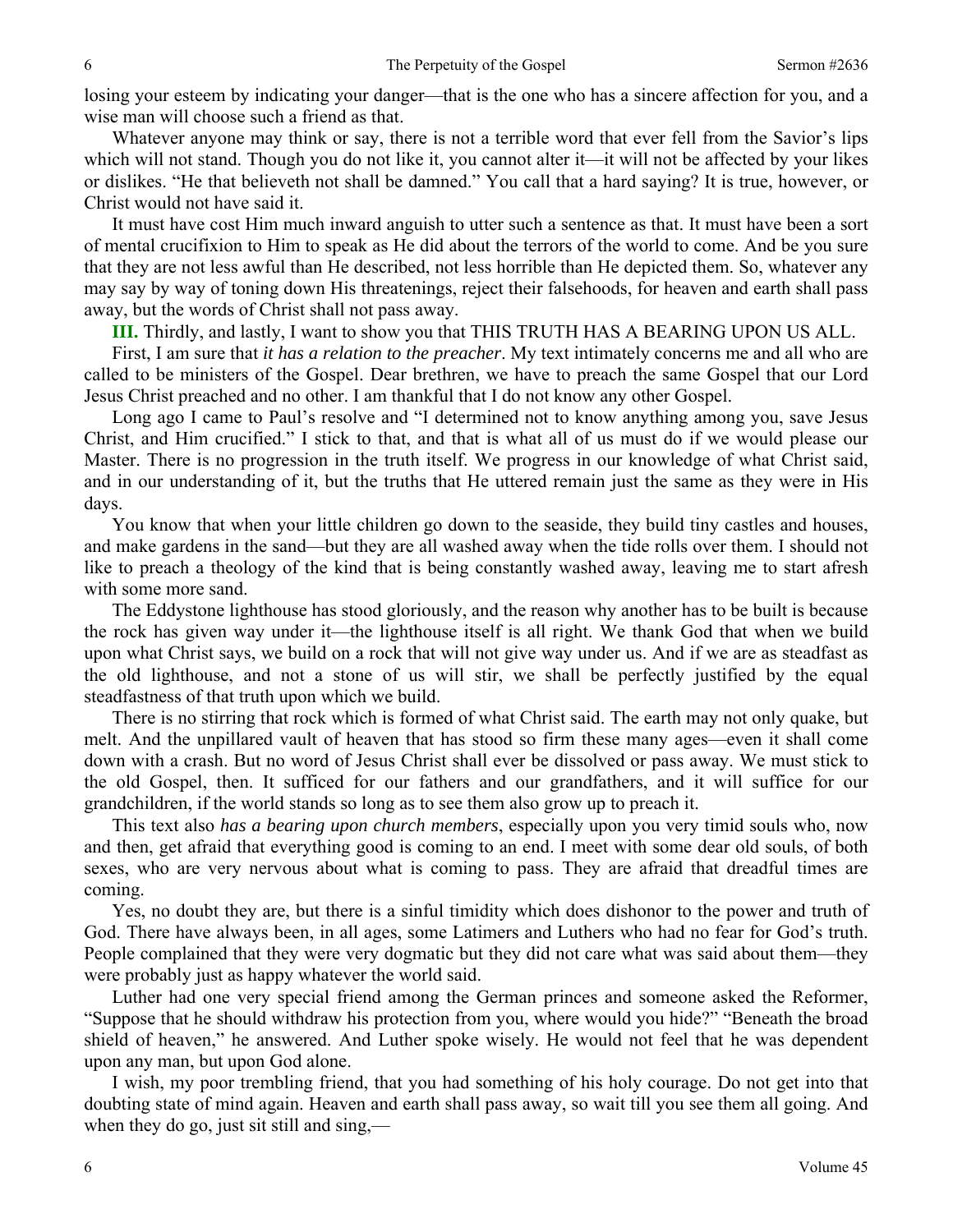#### Sermon #2636 The Perpetuity of the Gospel 7

#### *"Then should the earth's old pillars shake, And all the wheels of nature break, Our steady souls should fear no more, Than solid rocks when billows roar."*

But next, our text *has a bearing on all believers*. Dear friends, if Christ's words shall never pass away, let us believe them to be true to ourselves. Are any of you persecuted? Do not give way for a single moment. Stand to your colors. Never be ashamed to own your Lord. Remember how He said, "Who art thou, that thou shouldest be afraid of a man that shall die, and of the son of man which shall be made as grass; and forgettest the Lord thy Maker, that hath stretched forth the heavens, and laid the foundations of the earth; and hast feared continually every day because of the fury of the oppressor, as if he were ready to destroy?" Hold you to Christ, whose words shall never pass away.

 Are you very sick and weak, or are you getting very poor? Well, your health and your property, too, will pass away, but Christ's words will never pass away. Are you dying? Christ's words will never die or pass away—die with them in your heart.

When I went, last week, to see one of the members of this church who is very ill, I had a little of my own teaching given back to me. This dear brother said to me, "Do you remember saying to us, years ago, 'What time I am afraid, I will trust in thee,' is a third-class carriage, but it is in the Gospel train, and it will take you to heaven"? But you added, "Why do you not go in the first-class carriage—'I will trust, and not be afraid'?" I commend that first-class carriage to all of you. "I will trust, and not be afraid." Let faith expel fear and so travel to heaven first-class. You well may do so, for there is no cause to be afraid.

 If any of the words of Christ could pass away with this wind, and that wind, and the other wind, oh, dear, what a card-house we should live in! But if they all stand firmly forever—as they do—then why and wherefore should we indulge the slightest fear? One reason why some of you do not rest in Christ as you should is because you do not get right down flat on to His words and trust wholly to them.

 You know what the slave said when his master asked him why he was so confident about salvation. He answered, "Massa, you try to stand, but Sam fall flat down on de promise, and when he is flat down on de promise, he can't fall any lower." Just so. Then fall flat on the promise and if you lie there, clinging and resting there alone, then heaven and earth shall pass away, but not the words on which you are trusting.

 Now, last of all, *this is a word to sinners*. What a message my text has for those of you who do not love Christ, those of you who are undecided. Christ's words shall not pass away—what then? This is the only Gospel that you will ever hear—the last train is about to start. If you do not go by that, there is no other that will carry you to heaven, "for there is no other name under heaven given among men, whereby we must be saved."

 The Gospel will never change its character. Are any of you waiting till it does, like the countryman who said he would cross the river when all the water had run by? There will never be any easier way to heaven than there is at this moment. I verily believe that some people, by delay, make the road to heaven harder for themselves than it would otherwise be. If they are ultimately saved, it is more difficult for them to trust to Christ when they have been long delaying.

 Even mercy seems sometimes to act like Benjamin Franklin did when a man came into his shop to buy a book, but wasted the bookseller's time by his foolish delay. The man asked, "What is the price of this book, sir?" "Four shillings," said Franklin. "It is rather dear," said the man, "I will not take it." He waited about ten minutes and then he asked, "What now, really, will you take for that book?" "Five shillings," said Franklin.

 "No," said the customer, "you asked only four shillings just now." Franklin replied, "Sir, you have taken up ten minutes of my time attending to you, so that makes the price of the book one shilling more. It is five shillings now, but if you do not buy it quickly, it will be more." There was some common sense in that mode of dealing. And you will truly find, in spiritual matters, that there is nothing gained by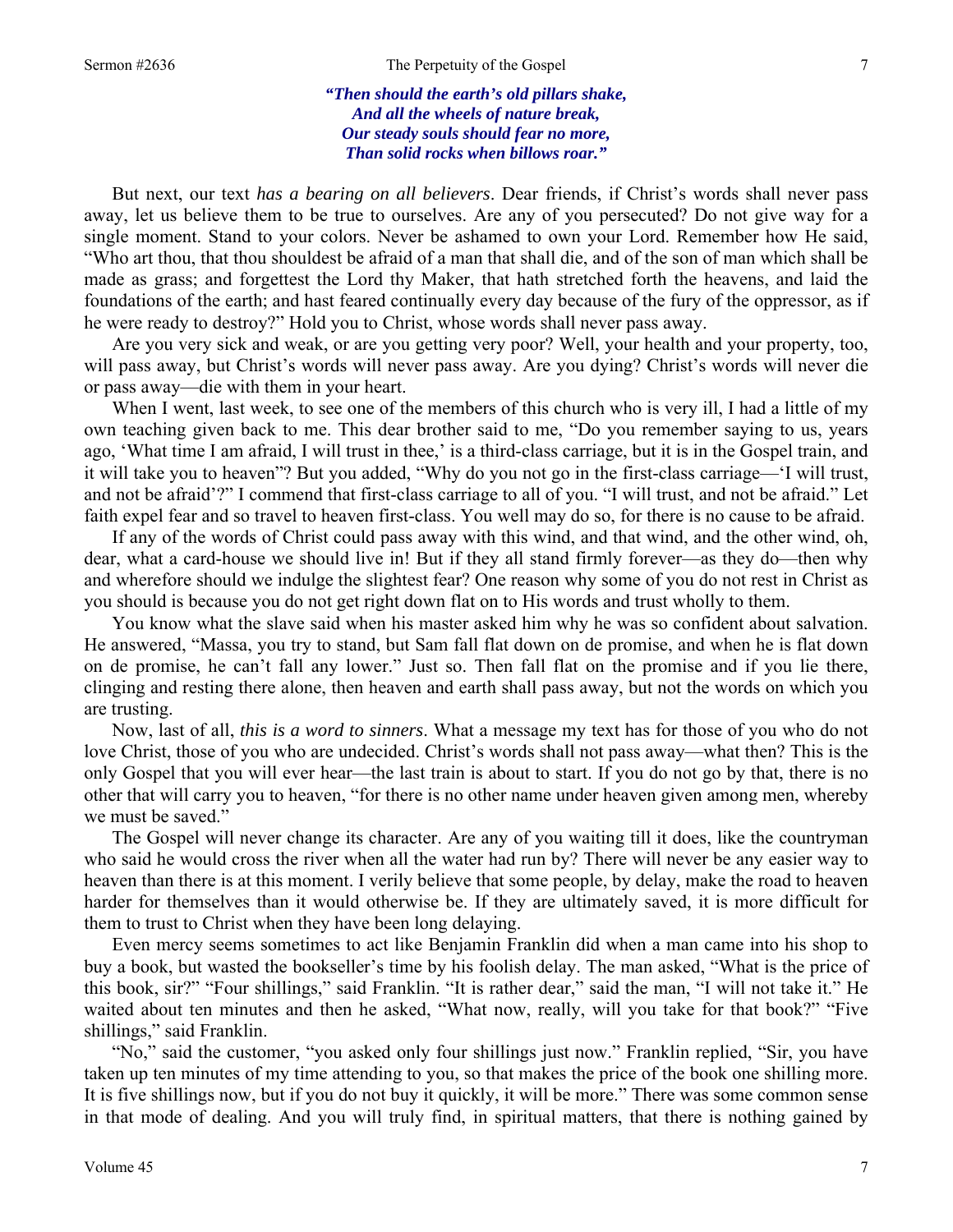delay, but there is increased sin, increased hardness of heart, and even an increased difficulty in yielding the soul to Christ.

 The best time for any of you to come to Jesus is just now. You can never have a fairer opportunity than that which lies before you at the present moment. I am sure of it, because God's wisdom always picks the best opportunity—and what does God's wisdom say? "To day if ye will hear his voice, harden not your hearts."

 And yet again, "Behold, now is the accepted time; behold, now is the day of salvation." If Christ's words are to stand, there will be no other Gospel ever presented to you. If Christ's words are to stand, why should you delay?

 Sometimes, when I have been returning from preaching away from here, I have seen people outside the theater as I have gone by, quite a crowd of them, and I have asked a friend why they were waiting. "Oh!" he has answered, "they are expecting to get in at half price." Well, now, you cannot expect anything of that kind in the matter of salvation, for the original charge is "without money and without price," and it never can be any lower than it is now. Then why not come at once?

 I came to Jesus Christ when I was fifteen years of age and I wish I had come to Him fifteen years before if it had been possible. Oh, that I should ever have lived a single minute without the sweet knowledge of salvation by Jesus Christ! It is not a thing to be put off. God grant that you may no longer put it off! You have done too much of that already, so make haste and come to Christ this very moment.

 Let me earnestly entreat you not to be looking out for some larger possible hope that may reach you after death. That is a terrible delusion. I pray you, risk not your soul upon it. Heaven and earth shall pass away, but Christ's words shall not pass away, and as I have already reminded you, He has said, "He that believeth not shall be damned." And so he will be and there is nothing but that awful doom for him.

 You have your choice. If you trust in Christ, you shall have eternal glory. If you will not have Christ as your Savior, you shall have everlasting punishment. There is no other hope for you. I pray God to lead you to come to Christ at once. Oh, that you would not hesitate, since He invites you! Oh, that you would not tarry, since that were to insult Him!

 May His blessed Spirit now compel you to come in, that the house of His mercy may be filled! All you have to do is to trust Him. You have not to be doers until first you have trusted to what He has done. Then He will make you doers.

 Come empty. Come sinful. Come hard-hearted. Come just as you are. Tarry not to cleanse or mend, but just as you find yourself, rest yourself on Jesus. Fall flat on His promise. Depend upon the merit of His blood and the power of His ever-living plea. God help you now to do this, for His dear name's sake! Amen.

# **EXPOSITION BY C. H. SPURGEON**

# *PSALMS 20 AND 21*

The 20<sup>th</sup> Psalm is a prayer for the King—not only for David or Solomon, but for "great David's greater Son"—the true King of the church. As if the church saw Jesus going forth to His work, she offers up a prayer for Him.

**Psalm 20:1.** *The LORD hear thee in the day of trouble; the name of the God of Jacob defend thee;* 

And so it came to pass, in that dread night in Gethsemane, Jesus "was heard in that he feared." The God of wrestling Jacob heard the cries of His dear Son and defended Him, or supported Him, as it is in the marginal reading.

**2.** *Send thee help from the sanctuary, and strengthen thee out of Zion;*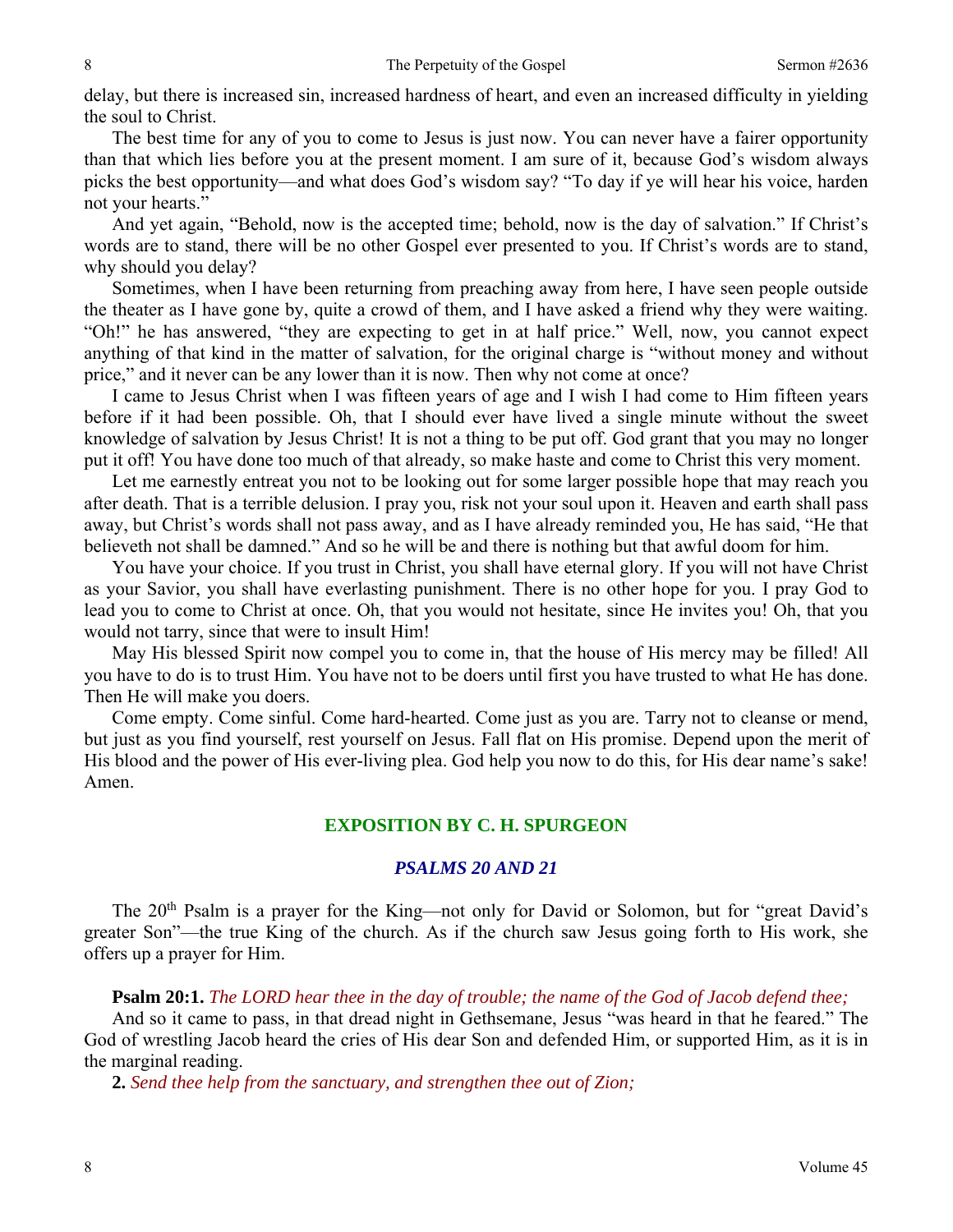And you know how there came, from yonder heavenly Jerusalem, an angel strengthening Him. The celestial messenger stood at His side amidst the gloom of the olive garden, and brought Him comfort and succor from God's right hand.

> *"His earnest prayers, His deepening groans, Were heard before angelic thrones; Amazement wrapt the sky: 'Go, strengthen Christ!' the Father said: The astonish'd seraph bow'd his head And left the realms on high."*

#### **3.** *Remember all thy offerings, and accept thy burnt sacrifice; Selah.*

And so He did. There was never such acceptance given to any burnt sacrifice as was given to our Divine Lord when He offered up Himself.

#### **4.** *Grant thee according to thine own heart, and fulfil all thy counsel.*

Is it not written, "Prayer also shall be made for him continually; and daily shall he be praised"? Here, then, is a suitable prayer for you to present on behalf of the Lord Jesus—that God would grant Him according to His own heart and fulfill all His counsel.

**5.** *We will rejoice in thy salvation,* 

Come, brothers and sisters, let us make this verse true. And even if we have anything to sigh over, let us lay it aside while we now devote ourselves to the happy work of rejoicing in the glorious salvation of our Lord and King.

**5-9.** *And in the name of our God we will set up our banners: the LORD fulfil all thy petitions. Now know I that the LORD saveth his anointed; he will hear him from his holy heaven with the saving strength of his right hand. Some trust in chariots, and some in horses: but we will remember the name of the LORD our God. They are brought down and fallen: but we are risen, and stand upright. Save, LORD: let the king hear us when we call.* 

What a blessing it is that our King hears us when we call upon Him! He is full of sympathy with all His people, for in the time of His sojourn on earth, He often knew what it was to plead with His Father. And as God heard Him then, so does He Himself hear us now. All glory be to His blessed name!

The 21<sup>st</sup> Psalm views the King as having ended his battle and achieved his victory.

**Psalm 21:1-2.** *The king shall joy in thy strength, O LORD; and in thy salvation how greatly shall he rejoice! Thou hast given him his heart's desire, and hast not withholden the request of his lips. Selah.* 

God gave to Jesus the strength needed to accomplish the work which He came to do and He is daily giving Him to see of the travail of His soul that He may be satisfied.

**3.** *For thou preventest him with the blessings of goodness:* 

They go before Him, like scouts or forerunners. Wherever Jesus comes, the blessings of goodness fly before Him to the sons of men.

**3.** *Thou settest a crown of pure gold on his head.* 

Let us crown Him afresh tonight with our poor garlands of praise, while God sets a crown of pure gold upon His head.

**4.** *He asked life of thee, and thou gavest it to him, even length of days for ever and ever.* 

And because He lives, we shall live also. The Father has given Him to have life in Himself and hence He communicates that life to us who believe in Him.

**5.** *His glory is great in thy salvation: honour and majesty hast thou laid upon him.* 

Heaped it on Him. There is no one so worthy of honor as our Lord Jesus is. None are so majestic as the Man of sorrows who once bowed His head to death on His people's behalf.